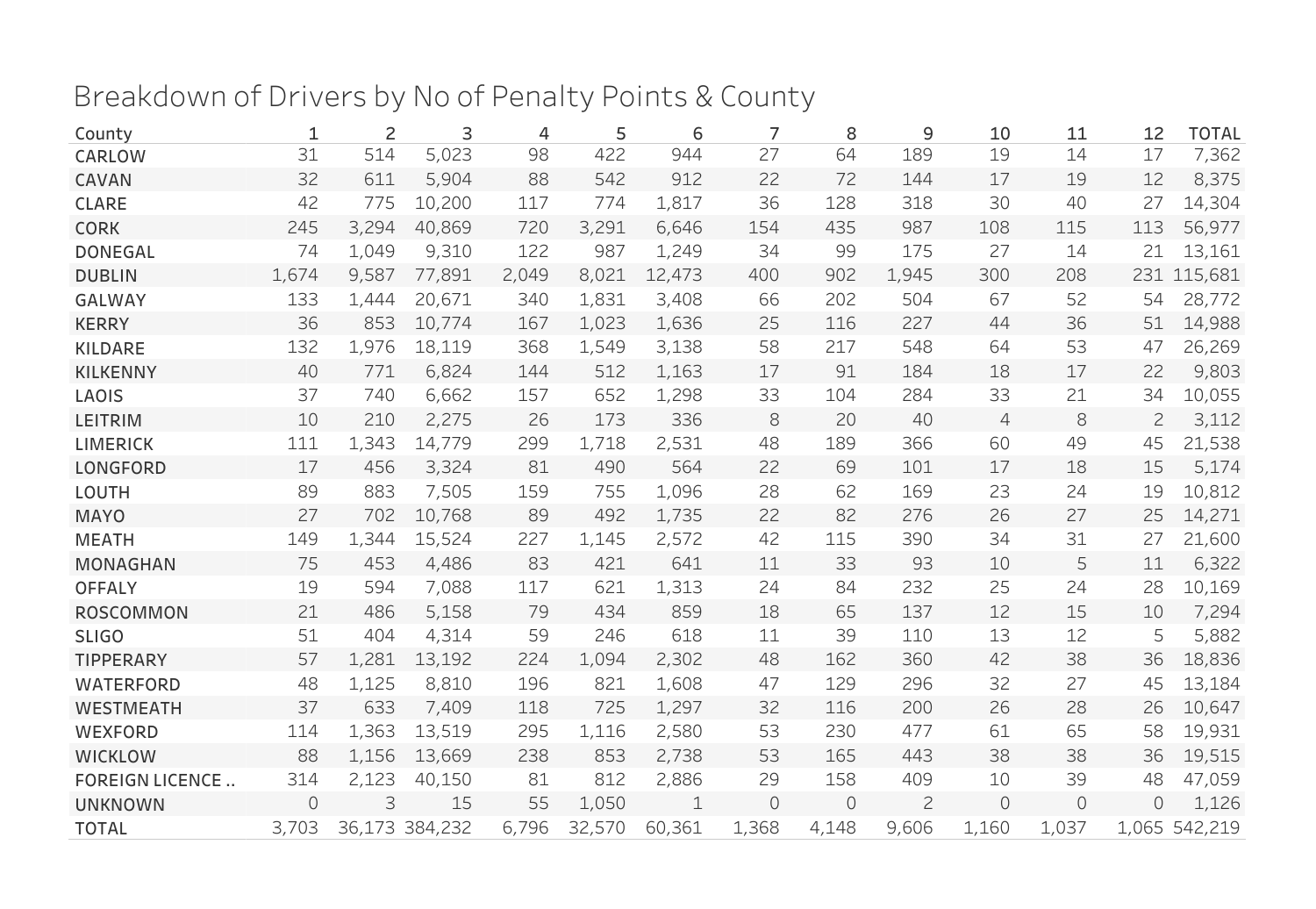## Breakdownof Drivers by No of Penalty Points

#### PointsIssued No ofDrivers

| 1              | 3,703   |
|----------------|---------|
| $\overline{c}$ | 36,173  |
| 3              | 384,232 |
| 4              | 6,796   |
| 5              | 32,570  |
| 6              | 60,361  |
| 7              | 1,368   |
| 8              | 4,148   |
| 9              | 9,606   |
| 10             | 1,160   |
| 11             | 1,037   |
| 12             | 1,065   |
| <b>TOTAL</b>   | 542,219 |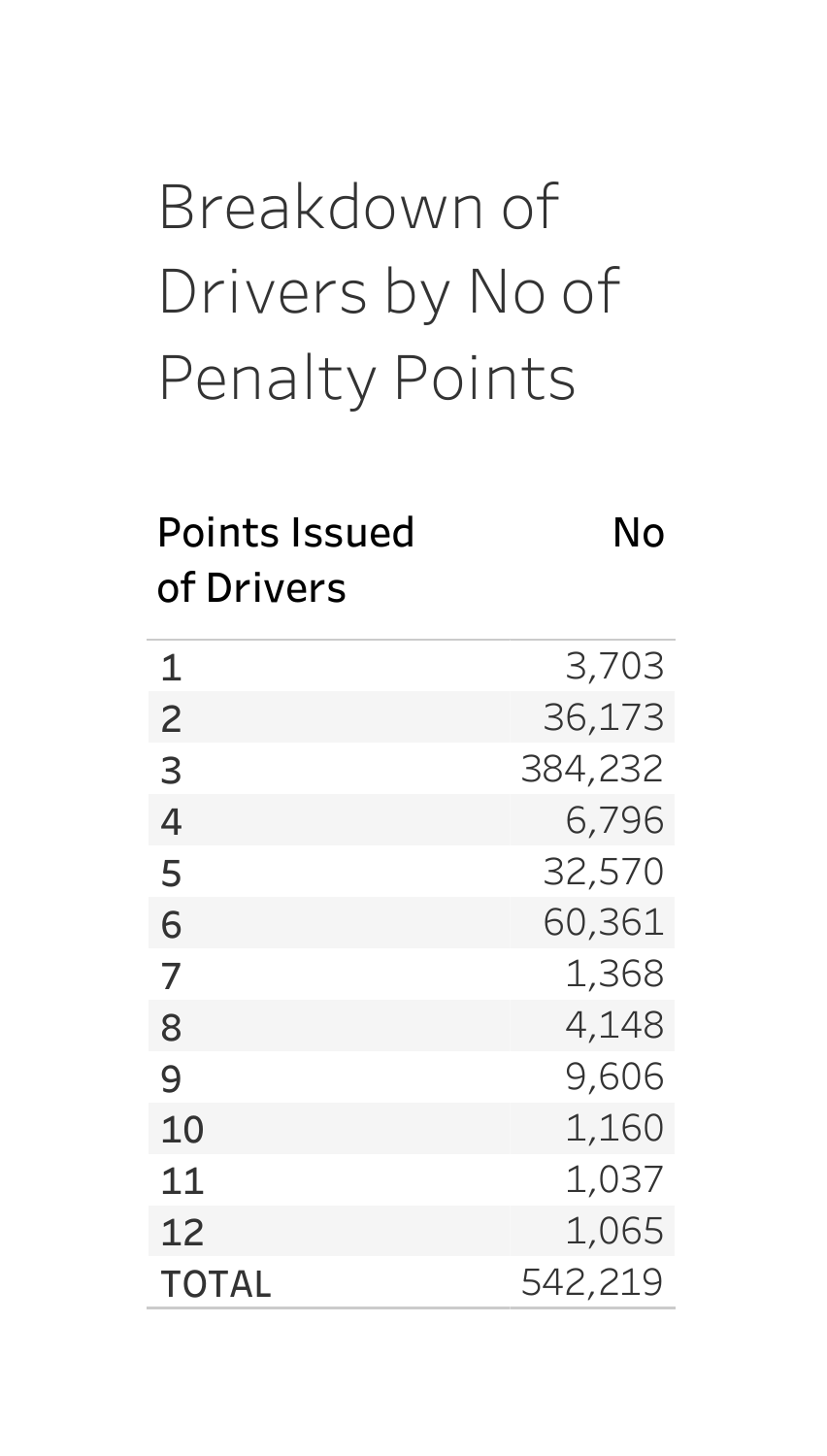# Number of Notices Issued for Offence Type by County

|                                                                                            |          |          |                                                                       | CORK      |          |              | NAY           | ERRY      | $\overline{a}$ |              | OIS      |              | <b>IMERI</b>   | <b>UGF</b> |          | <b>MAYO</b>         | MEAT      | <b>DNNG</b> | FALY         | SCO.         | <b>SLIGO</b>      |              | ATER           | <b>NEST</b>          |           | <b>MICKLO</b> | OREIG.        | UNKNO.        |                |
|--------------------------------------------------------------------------------------------|----------|----------|-----------------------------------------------------------------------|-----------|----------|--------------|---------------|-----------|----------------|--------------|----------|--------------|----------------|------------|----------|---------------------|-----------|-------------|--------------|--------------|-------------------|--------------|----------------|----------------------|-----------|---------------|---------------|---------------|----------------|
| Offence Type                                                                               |          |          |                                                                       |           |          |              |               |           |                |              |          |              |                |            |          |                     |           |             |              |              |                   |              |                |                      |           |               |               |               |                |
| 22-35mcg of alcohol per 100ml of breath                                                    |          |          |                                                                       |           |          |              |               |           |                |              |          |              |                |            |          |                     |           |             |              |              |                   |              |                |                      |           |               |               |               | 104            |
| 50-80mg of alcohol per 100ml of blood<br>67-107mg of alcohol per 100ml of urine            |          |          |                                                                       |           |          |              |               |           |                |              |          |              |                |            |          |                     |           |             |              |              |                   |              |                |                      |           |               |               |               | 19<br>16       |
| Adult Failing to wear Safety Belt cat. M1 V                                                | 174      | 106      | 263                                                                   | 897       | 240      | .222         | 616           | 429       |                |              | 281      |              | 765            |            | 26       |                     | 243       | 133         |              | 127          |                   |              | 257            |                      | 672       | 312           | 841           | 27            | 9,772          |
| Adult Failing to wear Safety Belt cat. M2 V                                                |          |          |                                                                       |           |          | 35           |               |           |                |              |          |              |                |            |          |                     |           |             |              |              |                   |              |                |                      |           |               | 19            |               | 239            |
| Adult Failing to wear Safety Belt cat. M3 V                                                |          | 54       | 104                                                                   | 216       | 158      | 19<br>276    | 199           | 10<br>128 | 167            | 48           | 123      | 36           | 306            |            | 60       | 57                  | 107       | 55          | 137          | 86           |                   | -97          |                |                      | 229       | 173           | 19<br>286     |               | 152<br>3,397   |
| Adult Failing to wear Safety Belt cat. N1 V<br>Adult Failing to wear Safety Belt cat. N2 V | 48       | 11       | 34                                                                    | 154       | 40       | 168          | 82            | 38        | 84             | 67           | 43       | 10           | 36             |            | 32       | 15                  | 54        | 15          | 28           | 14           |                   | 39           | 42             | 14                   | 71        | 59            | 145           |               | 1,362          |
| Adult Failing to wear Safety Belt cat. N3 V                                                | 25       | 23       | 36                                                                    | 153       | 42       | 203          | 38            | 33        | 76             | 36           | 50       |              | 114            | 13         | 39       | 11                  | 59        | 55          | 27           | 21           |                   | 61           | 36             | 22                   | 86        | 50            | 361           |               | 1,689          |
| Bald/Not maintained/cause damage tyre-L                                                    | 18       | 25       | 33                                                                    | 128       | 37       | 166          | 62            | 65        | 36             | 33           | 13       |              | 56             | 29         | 14       | 26                  | 30        | 15          | 21           | 19           | 10                | 44           | 33             | 19                   | 35        | 20            | 94            |               | 1,089          |
| Bald/Not maintained/cause damage tyre-L<br>Bald/Not maintained/cause damage tyre-          |          | 26<br>34 | 21<br>33                                                              | 86<br>145 | 14<br>32 | 72<br>162    | 39<br>53      | 42<br>65  | 23<br>33       | 11<br>35     | 18<br>29 |              | 21<br>62       | 20<br>41   | 15<br>13 | 15<br>32            | 19<br>30  | 12<br>15    | 18           | 18<br>21     | 9<br>27           | 42<br>-54    | 15<br>32       | 15<br>27             | 30<br>37  | 8<br>26       | 64<br>118     |               | 674<br>1,190   |
| Bald/Not maintained/cause damage tyre-                                                     | 11       | 14       | 18                                                                    | 83        | 15       | 50           | 55            | 32        | 20             | 18           | 15       |              | 25             | 16         | 14       | 10                  | 19        | 10          | 12           | 14           |                   | 41           | 11             | 12                   | 18        | 18            | 75            |               | 642            |
| Breach of duties on occurrence of an accid                                                 | 15       |          | 19                                                                    | 186       | 23       | 155          | 62            | 25        | 23             | 12           | 10       |              | 40             |            | 13       | 17                  | 19        |             |              | 10           |                   | 31           |                | 16                   | 15        | 16            |               |               | 761            |
| Breach of motorway outside lane driving r                                                  |          |          |                                                                       |           | $\cap$   |              | $\mathcal{L}$ |           |                | $\cap$<br>33 | 32       |              | 120            |            | 3        |                     |           |             |              | 3<br>19      |                   | $\bigcirc$   |                |                      | 77        |               | 23            | 30            | 63<br>1,845    |
| Careless Driving contrary to section 52(1)<br>Contravention of requirements at junctions   | 15       | 33       | 65                                                                    |           |          | 287          | 128           |           |                |              |          |              |                |            |          |                     |           |             |              |              |                   |              |                |                      |           |               |               |               | 24             |
| Contravention of requirements for reversi                                                  |          |          |                                                                       |           |          |              |               |           |                |              |          |              |                |            |          |                     |           |             |              |              |                   |              |                |                      |           |               |               |               | 18             |
| Contravention of rules for use of mini roun                                                |          |          |                                                                       |           |          |              |               |           |                |              |          |              |                |            |          |                     |           |             |              |              |                   |              |                |                      |           |               |               |               | 25             |
| Cross continuous white line/broken white<br>Crossing 'No Entry' sign                       | 39       | 65       | 68                                                                    | 335<br>34 | 153      | 338<br>139   | 231           | 136       | 165            | 62           | 65       |              |                | 33         | 51<br>8  | 120                 | 165<br>16 | 73          |              | 62<br>$\cap$ |                   | 155          | 115            |                      | 91        | 116           | 269<br>12     | 16            | 3,211<br>266   |
| Dangerous Driving Reduced to Careless Dr                                                   | 20       | 38       | 27                                                                    | 226       | 131      | 215          | 88            | 73        | 95             | 38           | 30       |              |                |            | 48       | 32                  |           |             | 39           | 28           |                   | 55           |                | 28                   | 62        | 48            | 67            | 115           | 1,760          |
| Drive against flow of traffic on motorway                                                  |          |          |                                                                       |           |          |              |               |           |                |              |          |              |                |            |          |                     |           |             |              |              |                   |              |                |                      |           |               |               |               | 29             |
| Drive from right lane to another without y                                                 |          |          |                                                                       |           |          |              |               |           |                |              |          |              |                |            |          |                     |           |             |              |              |                   |              |                |                      |           |               |               |               |                |
| Drive on hardshoulder/non carriageway -<br>Driver (Owner) Exceeding Maximum Load           |          |          |                                                                       |           |          |              |               |           |                |              |          |              |                |            |          |                     | 13        |             |              |              |                   |              |                |                      |           |               |               |               | 132<br>29      |
| Driver (Owner) Exceeding Maximum Weight                                                    |          |          |                                                                       |           |          |              |               |           |                |              |          |              |                |            |          |                     |           |             |              |              |                   |              |                |                      |           |               |               |               |                |
| Driver Exceeding Design Gross Vehicle We                                                   |          |          |                                                                       |           |          |              |               |           |                |              |          |              |                |            |          |                     |           |             |              |              |                   |              |                |                      |           |               |               |               | 61             |
| Driver Exceeding Maximum Weight                                                            |          |          |                                                                       |           |          |              | 10            |           |                |              |          |              |                |            |          |                     |           |             |              |              |                   |              |                |                      |           |               |               |               | 76             |
| Driver Exceeding Unladen Weight<br>Driver Fail ensure Passenger U/17 wear Sa.              | 21       | 33       | 81                                                                    | 152       | 24       | 299          | 68            | 70        | 5C             | 30           | 56       |              | 135            | 25         | 28       | 20                  | 48        | 18          | 58           | 25           | $12 \overline{ }$ | 68           | 5 <sup>c</sup> | 17                   | 103       | 39            | 169           |               | 1,721          |
| Driver Fail Restrain Child 0/3 in Child Rest                                               | 32       | 20       | 64                                                                    | 201       | 40       | 341          | 156           | 114       |                | 28           | 58       |              | 135            | 53         | 19       | 89                  | 38        | 23          | 58           | 35           | 24                | 49           | 33             |                      | 91        | 24            | 173           |               | 2,023          |
| Driver Fail Restrain Child U/3 in Child Rest.                                              | 11       |          | 34                                                                    | 72        | 17       | 151          | 50            | 48        |                |              |          |              | 62             | 29.        | 16       | 12                  |           |             |              |              |                   |              |                | 34                   | 35        | 19            | 110           |               | 858            |
| Driver Owner Exceeding Design Gross Vehi<br>Driver Owner Transmits greater Load than       |          |          |                                                                       |           |          |              |               |           |                |              |          |              |                |            |          |                     |           |             |              |              |                   |              |                |                      |           |               |               |               |                |
| Driving a vehicle while holding a mobile ph                                                | 1,685    | 1,056    | 1,953                                                                 | 7,730     | 1.794    | 12,306       | 4,291         | 2,890     | 4,018          | 1.977        | 2,029    | 399          | 3.478          | 636        | 1,570    | 2,766               | 3.273     | 781         | 1.430        | 1,050        | 973               | 2.871        | 2,354          | 1,260                | 3,738     | 2,201         | 5,167         | 112           | 75,788         |
| Driving along/across median strip                                                          |          | 18       |                                                                       | 28        | 23       | 86           | 33            |           | 13             |              |          |              | 13             |            | 10       | 18                  |           |             |              |              |                   |              | 17             |                      | 13        |               | 46            |               | 436            |
| Driving dangerously defective vehicle                                                      |          |          |                                                                       |           |          |              |               |           |                |              |          |              |                |            |          |                     |           |             |              |              |                   |              |                |                      | $\cap$    |               |               |               | 47             |
| Driving on/across cycle track<br>Driving on/across footway                                 |          |          |                                                                       |           |          | 16<br>39     |               |           |                |              |          |              |                |            |          |                     |           |             |              |              |                   |              |                |                      |           |               |               |               | 24<br>77       |
| Driving past a red light. Contrary to sec 35                                               |          |          |                                                                       |           |          | 19           |               |           |                |              |          |              |                |            |          |                     |           |             |              |              |                   |              |                |                      |           |               |               |               | 28             |
| Driving without reasonable consideration                                                   | 220      | 275      | 313                                                                   | 1,339     | 644      | 3,607        | 841           | 407       | 1.050          | 345          | 357      | 88           | 561            | 247        | 346      | 319                 | 584       | 160         | 296          | 250          | 153               | 606          | 646            | 352                  | 466       | 544           | 1,656         | 39            | 16,711         |
| Entry to hatched marked area                                                               | 17       | 25       |                                                                       |           | 84       | 242          | 47            | 29        |                | 16           | 12       |              | 20             | 11         | 20       | 17                  | 48        | 65          | 18           | 13           |                   | 21           | 21             | 15                   | 39        | 50            | 128           |               | 1,094<br>6     |
| Exceed Road Works Speed Limit (30 Kmh/<br>Fail to act in accordance with Garda signal      |          |          |                                                                       |           |          |              |               |           |                |              |          |              |                |            |          |                     |           |             |              |              |                   |              |                |                      |           |               |               |               | 17             |
| Fail to comply with Keep to Right/Left signs                                               |          |          |                                                                       |           |          |              |               |           |                |              |          |              |                |            |          |                     |           |             |              |              |                   |              |                |                      |           |               |               |               | 12             |
| Fail to comply with mandatory traffic signs                                                |          |          |                                                                       |           |          | 67           | 14            |           |                |              |          |              | 12             |            |          |                     |           |             |              |              |                   |              |                |                      |           |               |               |               | 187            |
| Fail to comply with No Entry traffic sign<br>Fail to comply with prohibitory traffic signs | 23       | 18       | 30                                                                    | 181       | 13       | 165<br>.,936 | 156           | 19        | 39<br>98       | 24           | 26       |              | 12<br>93       |            | 81       | 13                  | 14<br>123 | 33          | 12           | 12           | 23<br>24          | 30           | 35             | 25                   | 61        | 73            | 19<br>150     |               | 382<br>3,303   |
| Fail to comply with traffic lane markings                                                  |          |          |                                                                       | 76        |          | 177          |               |           | 18             |              |          |              | 19             |            | 13       |                     | 11        |             |              |              |                   | 10           |                |                      | 60        | 15            | 32            |               | 481            |
| Fail to Deactivate Airbag Child Restraint i                                                |          |          |                                                                       |           |          |              |               |           |                |              |          | $\cap$       |                |            |          |                     |           |             |              | $\cap$       |                   | $\cap$       |                |                      | $\bigcap$ | $\Omega$      |               |               | 12             |
| Fail to drive on the left hand side                                                        |          |          |                                                                       |           |          | 56           |               |           |                |              |          |              |                |            |          |                     |           |             |              |              |                   |              |                |                      | 19        | 26            | 14            |               | 179            |
| Fail to obey rules at railway level crossing<br>Fail to obey traffic lights                | 61       | 83       | 140                                                                   | 1,247     | 103      | 5,960        | 566           | 143       | 609            | 140          | 89       | $\cap$<br>24 | 408            |            | 341      | 143                 | 400       | 65          | 132          | 59           | 100               | 177          | 215            | 103                  | 154       | 402           | 880           |               | 18<br>3 12,818 |
| Fail to stop before stop sign/stop line                                                    | 17       | 14       | 13                                                                    | 55        | 32       | 82           | 32            | 29        | 27             | 19           | 10       |              | 28             |            | 31       | 10                  | 27        | 13          |              | 10           |                   | 23           | 48             | 11                   | 29        |               | 57            |               | 654            |
| Fail to stop for Garda                                                                     |          |          |                                                                       | 28        | 27       | 54           | 20            |           |                |              |          |              |                |            | 6        | 10                  |           |             |              |              |                   |              |                |                      | 5         |               | 36            |               | 295            |
| Fail to stop for school warden sign                                                        |          |          |                                                                       |           |          |              |               |           |                |              |          |              |                |            |          |                     |           |             |              |              |                   |              |                |                      |           |               |               |               | 14             |
| Fail to turn left onto a roundabout<br>Fail to yield right of way                          | $\Omega$ |          |                                                                       |           |          | 76           | 10            | 13        |                |              |          |              | 13             |            |          |                     | 13        |             |              |              |                   |              |                |                      | 13        |               | 36            |               | 21<br>302      |
| Fail to yield right of way at sign/line                                                    |          |          |                                                                       | 11        |          | 29           |               |           |                |              |          |              |                |            |          |                     |           |             |              |              |                   |              |                |                      |           |               | 14            |               | 118            |
| General speed obligation - stop visible dist                                               |          |          |                                                                       |           |          | 15           |               |           |                |              |          |              |                |            |          |                     |           |             |              |              |                   |              |                |                      |           |               |               |               | 27             |
| Learner driver unaccompanied by a qualifi<br>Modified plated vehicle with inaccurate in    | 236      | 234      | 232                                                                   | 1,636     | 251      | 4.841        | 519           | 298       | 959            | 321          | 494      | 39           | 538            | 184        | 361      | 232                 | 513       | 144         | 332          | 149          | 93                | 577          | 472            | 312                  | 897       | 592           | 135<br>$\cap$ |               | 15,594<br>-2   |
| Modified/altered vehicle that plate is inac                                                |          |          |                                                                       |           |          |              |               |           |                |              |          |              |                |            |          |                     |           |             |              |              |                   |              |                |                      |           |               |               |               | 42             |
| Motorcycle Tyre with Depth Less than 1m                                                    |          |          |                                                                       |           |          |              |               |           |                |              |          |              |                |            |          |                     |           |             |              |              |                   |              |                |                      |           |               |               |               | -26            |
| No cert of road worthiness user                                                            |          |          |                                                                       |           |          |              |               |           |                |              |          |              |                |            |          |                     |           |             |              |              |                   |              |                |                      |           |               |               |               | 107            |
| No child restraint front seat - child<br>No child restraint rear seat - child              |          |          |                                                                       |           |          |              |               |           |                |              |          |              |                |            |          |                     |           |             |              |              |                   |              |                |                      |           |               |               |               | 34<br>98       |
| No insurance - (user)                                                                      | 110      | 247      |                                                                       |           | 469      | 2.791        |               |           |                |              |          |              |                |            |          |                     |           |             |              |              |                   |              |                |                      |           |               | 381           | 128           | 11.074         |
| No safety belt - driver                                                                    | 49       | 24       | 57                                                                    | 280       | 46       | 401          | 56            | 74        | /5             | 51           | 55       | 14           | 125            |            | 42       | 35                  |           | 13          |              | 17           | 19                | 93           | 58             |                      | 81        | 64            |               |               | 1,909          |
| No safety belt front seat - child<br>No safety belt rear seat - child                      |          |          |                                                                       |           |          | 17<br>44     |               |           |                |              |          |              |                |            |          |                     |           |             |              |              |                   |              |                |                      | 10<br>12  |               |               |               | 62<br>150      |
| No speed limitation device fitted (driver/u                                                |          |          |                                                                       |           |          |              |               |           |                |              |          |              |                |            |          |                     |           |             |              |              |                   |              |                |                      | $\Omega$  |               |               |               |                |
| Non-Display of L Plate (Learner Driver)                                                    | 161      | 168      | 123                                                                   | 725       | 96       | ,799         | 296           | 139       | 615            | 157          | 271      | 18           | 367            | 113        | 192      | 97                  | 315       | 91          | 217          | 79           | 39                | 331          | 260            | 163                  | 434       | 379           | 102           |               | 8,748          |
| Non-Display of N plate (Novice driver)                                                     | 15       | 64       | 49                                                                    | 143       | 77       | 381          | 117           | 54        | 58             | 34           | 30       | 15           | 92             | 36         | 43       | 103                 | 81        |             | 52           | 47           | 39                | 115          | 61             | 36                   | 105       | 54            | 18            |               | 2,013          |
| Non-Display of yellow 'L' tabard on motorc<br>Non-Display of yellow 'N' tabard on motor    |          |          |                                                                       | -41       | $\Omega$ | 136          |               |           | 14             | 10           |          |              | 14             |            |          |                     |           |             |              |              |                   | 10           | 18             |                      | 19        | 21            | 26            |               | 356<br>19      |
| Offence relating to Overtaking                                                             | 24       | 26       |                                                                       |           | 60       | 316          | 135           | 53        |                | 13           | 18       |              |                |            | 27       | 52                  |           |             |              | 23           |                   |              | 32             |                      | 47        | 105           | 189           |               | 1,694          |
| Overtake - Inconvenience / Endanger Other                                                  |          |          |                                                                       |           |          |              |               |           |                |              |          |              |                |            |          |                     |           |             |              |              |                   |              |                |                      |           |               |               |               | 39             |
| Overtake - Inconvenience/Endanger Cyclist                                                  |          |          |                                                                       |           |          |              |               |           |                |              |          |              |                |            |          |                     |           |             |              |              |                   |              |                |                      |           |               |               |               | 33             |
| Overtake Attempt - Inconvenience / Endan<br>Overtake Attempt - Inconvenience/Endang        |          |          |                                                                       |           |          |              |               |           |                |              |          |              |                |            |          |                     |           |             |              |              |                   |              |                |                      |           |               |               |               |                |
| Parking a vehicle in a dangerous position                                                  |          |          |                                                                       |           |          | 31           |               |           |                |              |          |              |                |            |          |                     |           |             |              |              |                   |              |                |                      |           |               |               |               | 93             |
| Proceeding beyond a traffic lane control si                                                |          |          |                                                                       |           |          |              |               |           |                |              |          |              |                |            |          |                     |           |             |              |              |                   |              |                |                      |           |               |               |               |                |
| Proceeding beyond max design gross vehic                                                   |          |          |                                                                       |           |          |              |               |           |                |              |          |              |                |            |          |                     |           |             |              |              |                   |              |                |                      |           |               |               |               |                |
| Proceeding beyond max vehicle axle loadin<br>Proceeding beyond maximum vehicle widt        | $\cap$   |          |                                                                       |           |          |              |               |           |                |              |          |              |                |            |          |                     |           |             |              | $\cap$       |                   |              |                |                      |           |               |               |               |                |
| Reduced to Driving without reasonable co                                                   |          |          |                                                                       |           |          |              |               |           |                |              |          |              |                |            |          |                     |           |             |              |              |                   |              |                |                      |           |               |               |               | 167            |
| Speed limit device not conforming                                                          |          |          |                                                                       |           |          |              |               |           |                |              |          |              |                |            |          |                     |           |             |              |              |                   |              |                |                      |           |               |               |               |                |
| Speeding                                                                                   | 5,978    | 7.228    | 13,382                                                                | 50.404    | 10.655   | .404         | 24.988        | 12.010    | 22,568         |              | 8.138    | 2.738        | 17,536         |            | 8.853    | 12,529              | 18,962    | 5,229       |              | 6.441        | 5.015             | 16.440       | 10.900         | 9.698                | 16,535    | 18,333        | 39,732        |               | 599 464,391    |
| Speeding Buses no standing passengers<br>Striking bridge with vehicle                      | $\cap$   |          |                                                                       |           |          |              |               |           |                |              |          |              |                |            |          |                     |           |             |              |              |                   |              |                |                      |           |               |               |               |                |
| Tyre with Cut - User                                                                       |          |          |                                                                       |           |          |              |               |           |                |              |          |              |                |            |          |                     |           |             |              |              |                   |              |                |                      |           |               |               |               | 34             |
| Tyre with Depth Less than 1.6 mm - User                                                    | 20       | 26       | 82                                                                    | 80        | 24       | 59           | 65            | 28        | 23             | 10           | 17       |              |                |            |          | 62                  |           |             | 18           | 18           | 18                | 23           | 35             |                      | 36        | 23            | 61            |               | 848            |
| Tyre with Lump/Bulge/Tear/Partial Failure<br>Tyre with Ply/Cord Exposed - User             |          | 17       | 12                                                                    | 53        | 14       | 23           |               |           |                | 16           | 16       |              | 1 <sup>c</sup> |            |          | 26                  |           |             |              | 35           | 10                |              |                |                      | 19        | 10            | 34            |               | 49<br>438      |
| U-Turn on dual carriageway/central reserv                                                  |          |          |                                                                       |           | $\Omega$ | 50           |               |           |                |              |          |              |                |            |          |                     |           |             |              |              |                   |              |                |                      |           |               |               |               | 100            |
| Unsuitable Tyre - User                                                                     |          |          |                                                                       |           |          | 13           |               |           |                |              |          |              |                |            |          |                     |           |             |              |              |                   |              |                |                      |           |               |               |               | 63             |
| Unsuitable Tyre due to degree of inflation                                                 |          |          |                                                                       |           |          |              |               |           |                |              |          | $\cap$       |                |            |          |                     |           |             |              |              |                   |              |                |                      |           |               |               |               | 17             |
| Use vehicle without NCT certificate<br>Using vehicle without authorisation plate.          | 202      | 351      |                                                                       | L.509     | 320      | 4,948        | 594           | 345       |                |              | 436      | 58           |                | 143        | 392      | 191                 | 618       | 165         |              | 158          | 146               | 526          |                | 343                  |           | 698           | 922           | 11            | 16,603<br>22   |
| Using vehicle without authorisation plate                                                  |          |          |                                                                       |           |          |              |               |           |                |              |          |              |                |            |          |                     |           |             |              |              |                   |              |                |                      |           |               |               |               | 13             |
| Speed limit device not in use                                                              |          |          |                                                                       |           |          |              |               |           |                |              |          |              |                |            |          |                     |           |             |              |              |                   |              |                |                      |           |               |               |               |                |
| <b>TOTAL</b>                                                                               |          |          | 9,412 10,431 18,028 70,545 15,816 144,738 35,468 18,352 33,304 12,229 |           |          |              |               |           |                |              | 13,145   | 3,740        | 26,766         |            |          | 6,605 13,314 17,535 | 26,743    |             | 7,619 13,033 | 9,079        |                   | 7,111 23,579 | 16,796         | 13,429 25,453 24,929 |           |               | 52,840        | 1,154 671,193 |                |